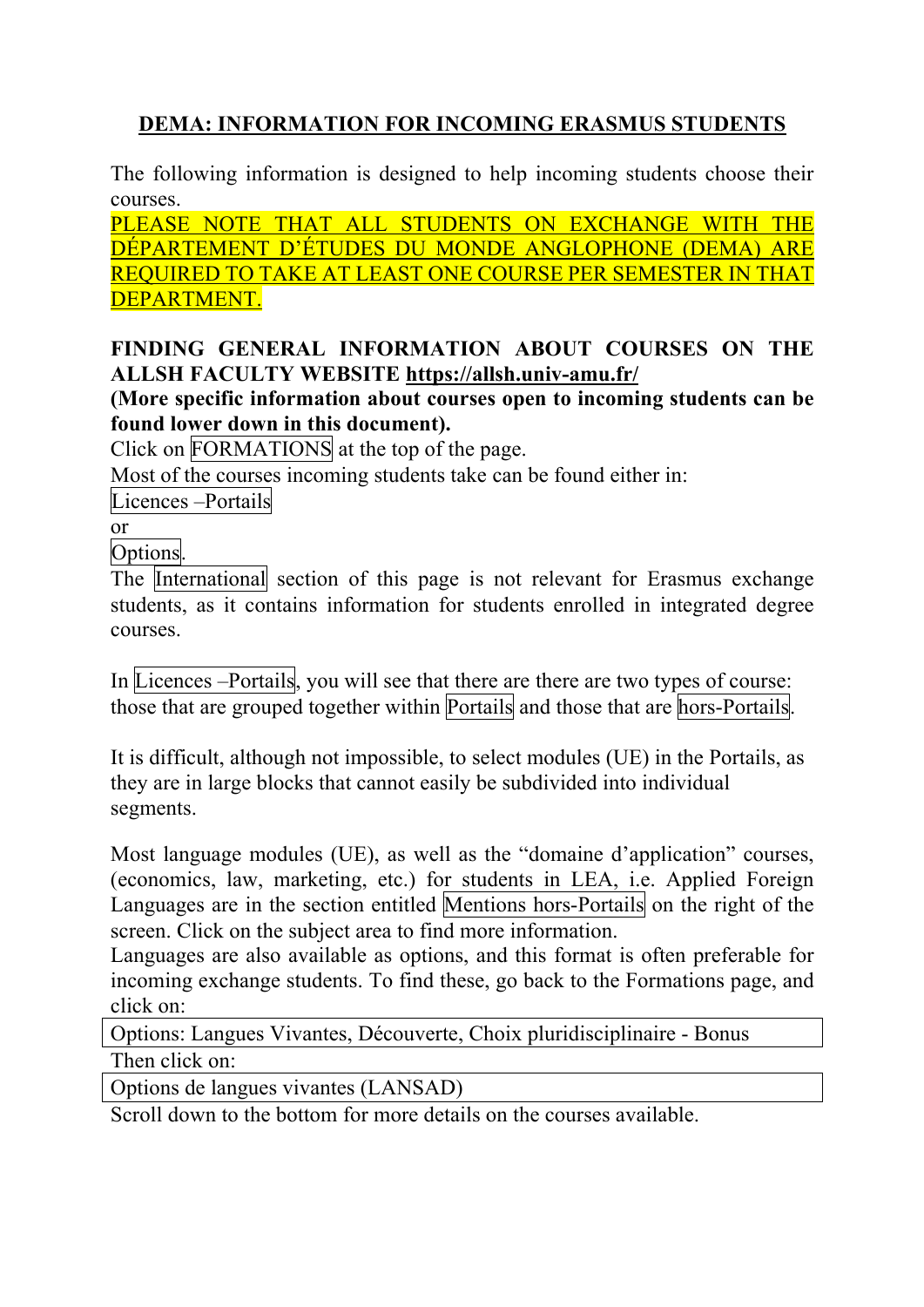### **COURSE CODES**

The first letters of course codes indicate the degree course to which they are affiliated. The key information for incoming students is the number after those letters, as it shows which semester the course is taught in:

 $1 =$  Semestre 1: 1<sup>st</sup> Year. Autumn Semester

 $2 =$  Semestre 2: 1<sup>st</sup> year. Spring Semester

 $3 =$  Semestre 3:  $2<sup>nd</sup>$  Year. Autumn Semester

 $4 =$  Semestre 4:  $2<sup>nd</sup>$  Year. Spring Semester

 $5 =$  Semestre 5:  $3<sup>rd</sup>$  Year. Autumn Semester

 $6$  = Semestre 6:  $3<sup>rd</sup>$  Year. Spring Semester

For example:  $HLA3U04$  is a 3<sup>rd</sup> semester course, so it is only available during the Autumn semester. The equivalent course in the  $4<sup>th</sup>$  semester is HLA $\overline{4}$ U04.

Courses run specifically for exchange students have different codes as they are not part of degree courses. This is the case for HLA3Z11E (Erasmus translation, first semester) and HLA4Z12E (Erasmus translation, second semester), as well as some other courses. However, these codes usually follow the same principle (if the first number in the code is an odd number, that is an Autumn semester course, if it is even, that is a Spring semester course).

### **TIMETABLES**

Timetables can be found here. 2021-22 timetables will be available from July 2<sup>nd</sup> 2021:

https://allsh.univ-amu.fr/EDT

### **COURSES FOR EXCHANGE STUDENTS**

On the website, there is more specific information about courses in various departments that are open to exchange students this year:

https://allsh.univ-amu.fr/international-incomers

A few minor changes may take place before next academic year, but they will be marginal.

There are FLE (Français Langue Etrangère) courses available. Due to a shortage of staff, these are unfortunately very oversubscribed. More information about courses will be available at a later stage.

This course is also provided specifically for international students and runs in both semesters:

https://allsh.univ-amu.fr/option-societes-europeennes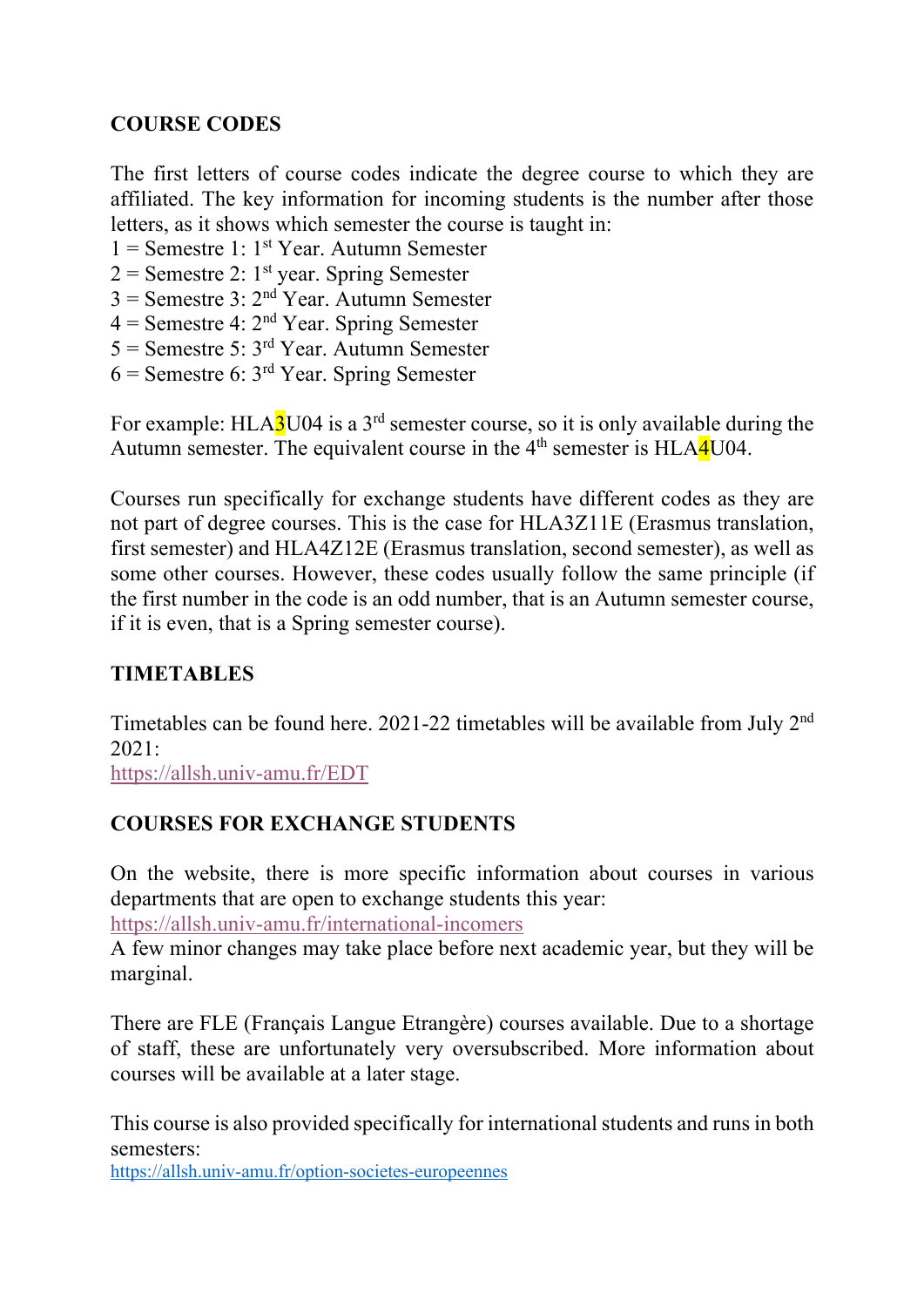# **COURSES IN THE DEMA**

As stated at the start of this document, if you are on an exchange with the DEMA, you must follow at least one course per semester in the DEMA. For information about courses taught in the DEMA:

LLCER (English Studies): https://allsh.univ-amu.fr/licence-LLCER-anglais

After accessing the correct page, scroll down to the bottom.

"Plaquette de formation" provides course descriptions, information on ECTS, assessment methods, bibliographies, etc.

Please note that there are also courses taught by the DEMA in the LEA (Applied Foreign Languages) degree, coded HEAxxx, but most are unsuitable for UK or Irish students as they are introductory classes to culture and/or grammar courses in English.

As mentioned above, is possible to take only part, or a sub-element, of a module (i.e. in HLA 3U03 (Etudes culturelles 6), students can sign up for HLA 303A & HLA 303B (The novel then and now) or HLA 303A C & HLA303D (Theâtre Renaissance), rather than for the whole module.)

The credits are then divided proportionately to the element of the module taken. In the case above, a student who took only HLA303A and HLA 303B would get 3 credits rather than 6. Similarly, a student who took the HLA 304A Thème course alone, avoiding the Version half of that module, would get 1.5 credits rather than 3.

Not all modules (UE) can be divided into sub-elements. HLA 5U02 (Études culturelles 9), for instance, cannot be split into two parts. Information about credits that can be awarded for the various sub-elements of UE is provided here for the first semester of the year (semesters 1, 3 and 5):

https://allsh.univ-amu.fr/sites/allsh.univ-

amu.fr/files/tableau recap ec credites sem impair pour ri publication 2020-2021.pdf here for the second semester (semesters 2, 4 and 6):

https://allsh.univ-amu.fr/sites/allsh.univ-

amu.fr/files/tableau recap ec credites sem pair pour ri publication 2020-2021.pdf

Most Semestre 1 (i.e.1<sup>st</sup> Year, Autumn Semester) courses in the DEMA are too easy for students from UK universities and Erasmus tutors in Aix will not approve a study programme including such courses. They are also heavily oversubscribed (some TD groups have 45-50 students in) and so it is doubly inadvisable to choose them.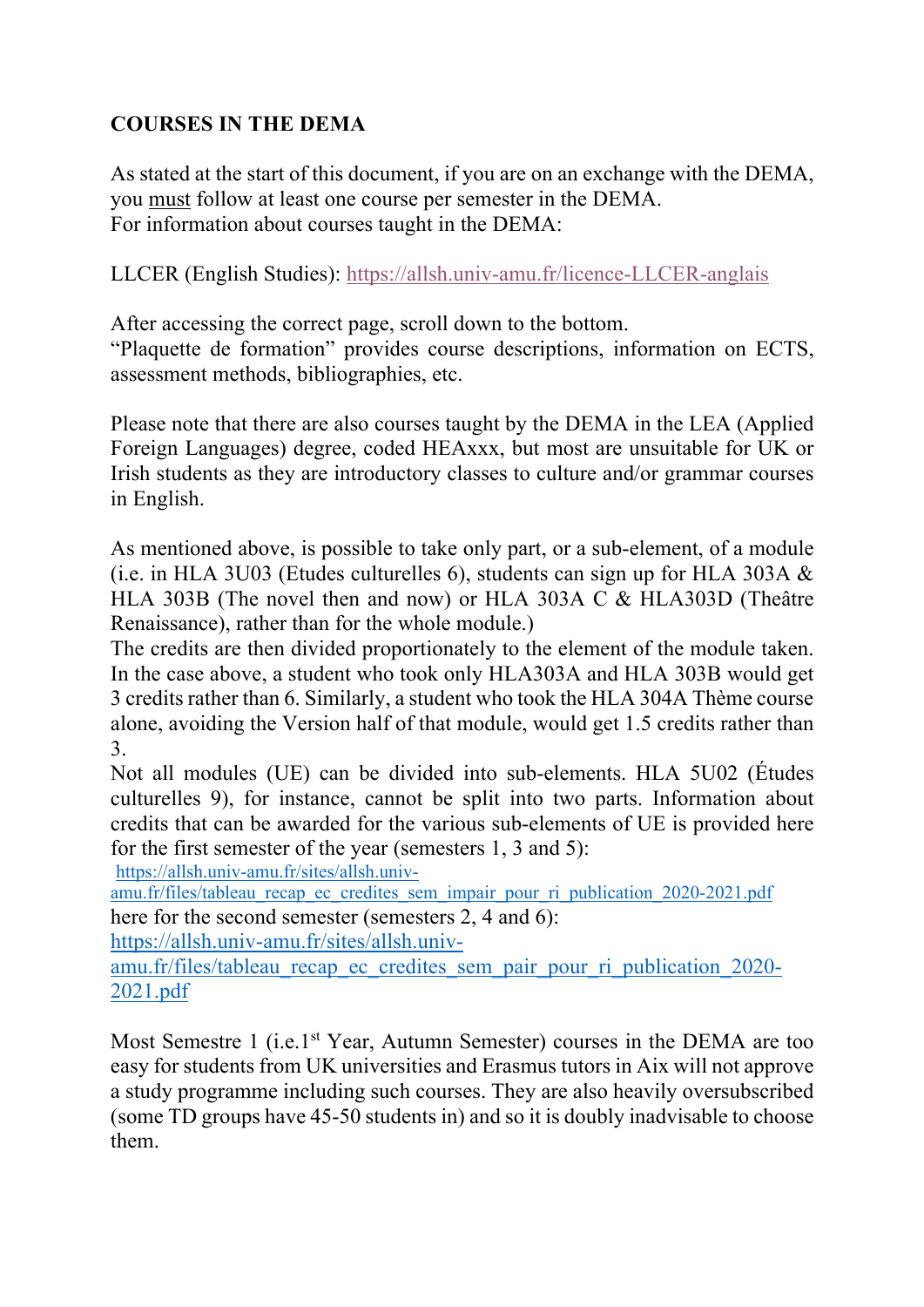### **TRANSLATION COURSES**

Please note that students are strongly advised only to sign up for standard translation courses in Thème (translation into English), not in Version (translation into French) and then only if their French is sufficiently good to decode complex texts (literary and/or journalistic texts).

Only native speakers of French or fully bilingual students should sign up for Version classes (translation into French) as the pass rate for exchange students on such courses is almost nil. Because of this, Version courses are crossed out on the document describing courses in the DEMA open to international students, although they are of course described in the general Plaquette.

The Erasmus Translation course is taught in French and is open in both semesters (HLA3Z11E and HLA4Z12E). It is always very oversubscribed, especially in the first semester, and every year students who do not actually have a B2 level in French sign up for this course and fail. Students are advised to think carefully before signing up, as they may fill a space that could be more fruitfully used by someone else; they may also lose ECTS credits.

## **OTHER IMPORTANT INFORMATION**

As timetabling is subject to change until a late stage, students may need to change their course choices on arrival in Aix.

Some of the Faculty's departments have several hundred students in one year group, so Travaux Dirigés or TD (tutorials) for one course will often take place in several groups.

Registration for many classes is done online at the start of the academic year. Students sign up quickly for courses.

It is therefore important that incoming students arrive before the start of classes, as groups fill up and incoming students may not be able to follow the courses of their choice if they arrive at the last minute or after the start of classes.

Registering for a class (i.e. securing a place in a group) is not the same thing as registering for a course (i.e. signing up to take a course and the corresponding assessments/exams). The procedure for registering will be explained on arrival in Aix.

# **EXAMS**

The exam calendar is usually published very late in the semester.

Due to the student numbers in the Faculty and to the complexity of exam timetabling, it is not possible to provide substitute exams for reasons of personal convenience.

All incoming students must therefore be present during the entire exam period. Absence at an exam prevents validation of the whole UE (module) and validation of the ECTS for that module. Similarly, absence at continuous assessment without a medical certificate means students are marked absent for the whole course and